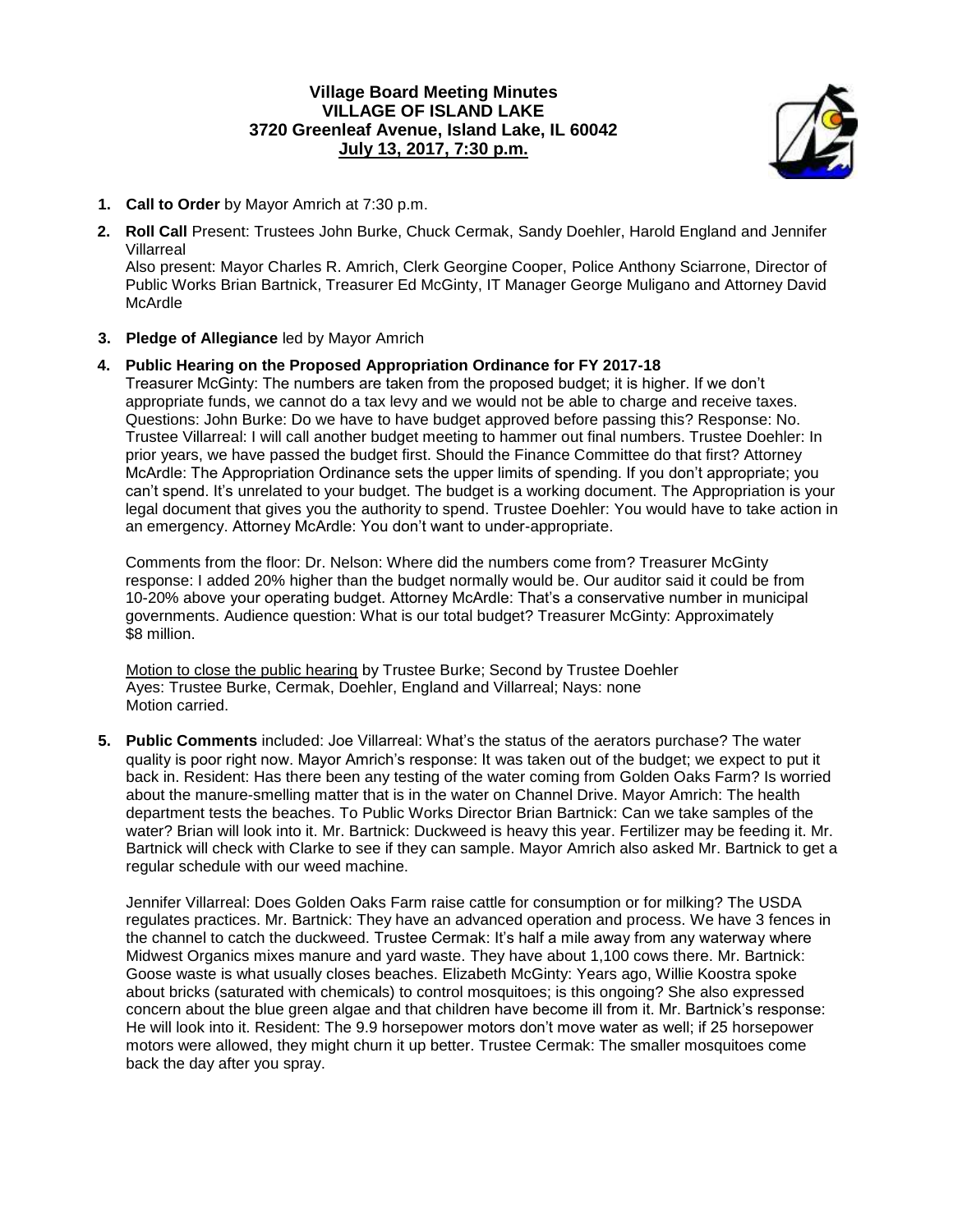#### **6. Committee and Department Reports**

- a. Public Works, Trustee England
- b. Lakes, Parks, Recreation, and Education, Trustee Doehler
- c. Economic Development and Grants, Trustee Cermak
- d. Building and Zoning, Trustee Burke
- e. Police, Public Safety, and Ordinances, Chief Sciarrone
- f. Finance and Administration, Trustee Villarreal

Mark Beeson thanked the Village for the assistance in setting up the beer tent at Lakefest and presented a donation of \$1,300.00 to the Events fund from their sales. Trustee Cermak asked to have a discussion and action on Circle K and the billiards hall on the next agenda and discussion of Thorntons gaming application.

#### **7. Consent Agenda**

- **a. Approval payment of bills totaling: \$ 429,210.92**
- **b. Approval of minutes from 6/8/17 and 6/22/17 Village Board Meetings** [Correction to meeting date: 6/22/17, not 6/27/17)

Discussion: none Motion to approve the Consent Agendas as stated above by Trustee Doehler, Second by Trustee Burke Ayes: Trustee Burke, Cermak, Doehler, England and Villarreal; Nays: none; Motion carried.

**8. Circle K – Heartland Division Presentation on proposal for service station at Route 176 and River Road,** Mike Krasucki and Mark Stinson

Trustee England introduced Mark Stinson who presented a brief history of Circle K and an interest in the corner of Route 176 and River Road. He stated that most of traffic would be westbound on Rte. 176. This will not affect businesses on the south side of 176. In addition to gas, there would be a store with an onsite kitchen and a car wash on the 3-acre site. The building would be 100% masonry. Sales tax estimate—based on assumption of \$2.25 per gallon—would be \$41,640 in 2018 and would increase in subsequent years. Circle K will run this store; it will not be a franchise.

Questions from the audience: 7-11 is a major competitor not listed in the presentation; expressed concern about impact on existing businesses. It could be a wash or worse. How many Circle Ks in the Chicago area closed in 2016? Mr. Stinson: I don't know if we closed any in the Chicago area in 2016. We typically close outdated facilities. I don't remember closing any since 2011. Taking the land out, this is a \$4,000,000 investment. We would buy the property. Resident: Weather and environmental wise, has there been an environmental impact study done on this property? Mr. Stinson: I don't know if current owner has had one but we would have to go through all the regulations. Resident: Current road study on Dowell Road may affect the traffic patterns projected by your plan; some Chicago Circle Ks have not been kept up.

Mr. Stinson: If we get a favorable response, we will do research beyond this preliminary presentation. Resident: How do your gas prices compare to competitors? Mr. Stinson: They are competitive. Trustee Doehler: Why does the car wash face the residential? Mr. Stinson: This is not the final plan. Former Trustee Becker: What is the gas source for Circle K? He expressed concern about fracking and exploiting sources. Mr. Stinson: There is no Chicago area refinery. Becker: If your business fails, what assurance can you give the Village that the building and infrastructure will be removed? Mr. Stinson: The State of Illinois EPA requires removal of gas tanks if a station isn't operational.

Trustee Burke: Does your car wash have underground tanks to recycle water? Will boat wash be fresh water? Mr. Stinson: 40% of water is recycled. Trustee Burke: Will this be classified as a truck stop? Mr. Stinson: If other similar uses are granted video gaming, we want to do the same. Resident: Would you use local labor? Response: Yes. Trustee Burke: Are employees full time? Mr. Stinson: We have 15 FTE with benefits. We are open 24 hours. Trustee Cermak: Do any of your other stores have video gaming? Mr. Stinson: Yes. Trustee Burke: If we are willing to move forward, would you be willing to do a hometown meeting? Mr. Stinson: Yes.